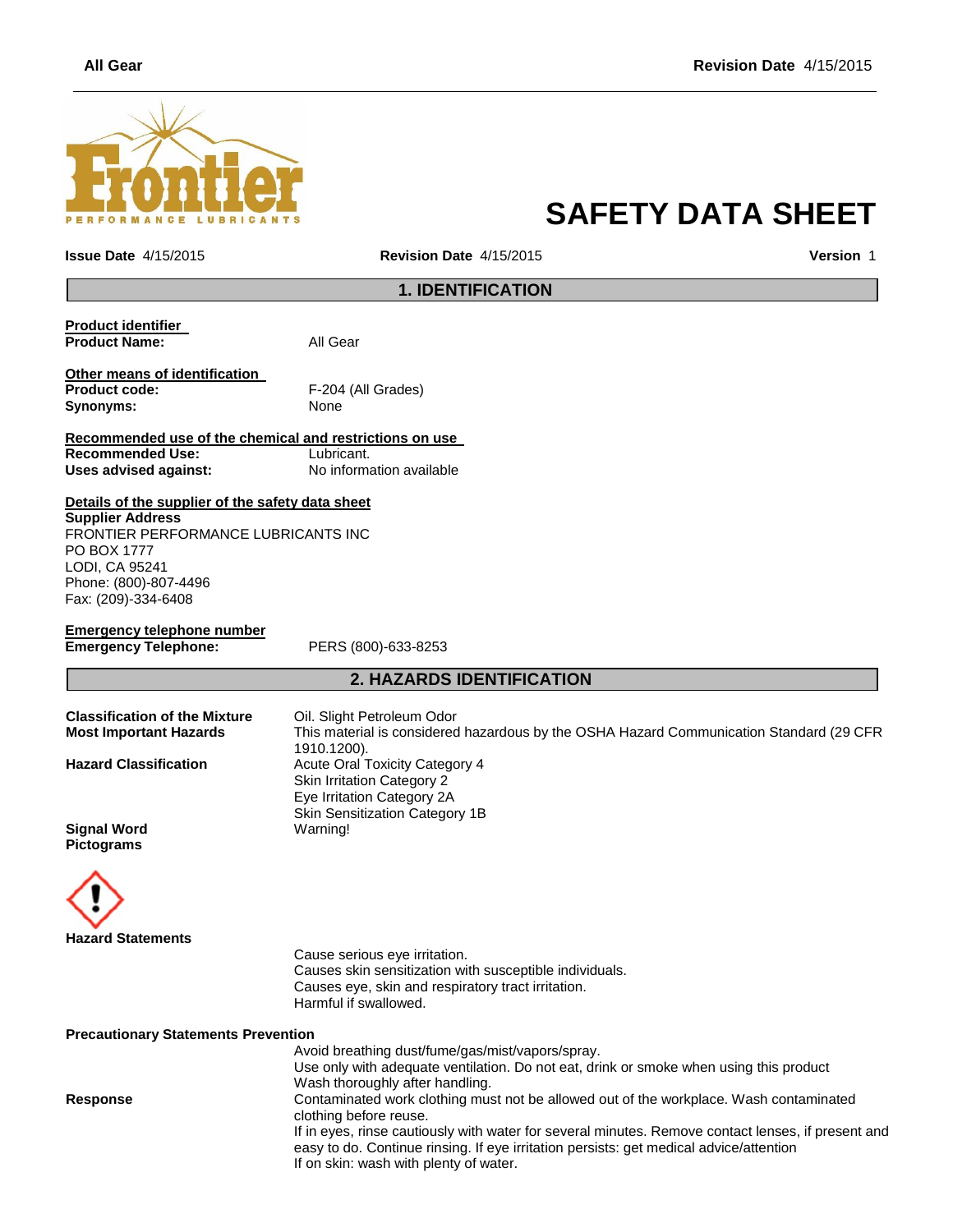| <b>Storage</b>                                   | If swallowed, call a poison center/doctor if you feel unwell<br>Keep container tightly closed. Store in a well-ventilated place.                            |  |
|--------------------------------------------------|-------------------------------------------------------------------------------------------------------------------------------------------------------------|--|
| <b>Disposal</b>                                  | Dispose of contents/containers in accordance with local and national regulations.                                                                           |  |
| Carcinogenicity:                                 |                                                                                                                                                             |  |
| <b>IARC</b>                                      | No component of this product present at levels greater than or equal to 0.1% is identified as<br>probable, possible, or confirmed human carcinogen by IARC. |  |
| <b>OSHA</b>                                      | No component of this product present at levels greater than or equal to 0.1% is identified as<br>probable, possible, or confirmed human carcinogen by OSHA. |  |
| <b>NTP</b>                                       | No component of this product present at levels greater than or equal to 0.1% is identified as<br>probable, possible, or confirmed human carcinogen by NTP.  |  |
| <b>3. COMPOSITION/INFORMATION ON INGREDIENTS</b> |                                                                                                                                                             |  |

# **Ingredient WT % CAS #**

Distillates (petroleum), hydrotreated heavy paraffinic  $\qquad 70-90$  64742-54-7

To the knowledge of the supplier, there are no other ingredients in this product that are classified as hazardous.

| <b>4. FIRST AID MEASURES</b> |                                                                                                                                                                                                                                                                                                                                                                                                             |  |
|------------------------------|-------------------------------------------------------------------------------------------------------------------------------------------------------------------------------------------------------------------------------------------------------------------------------------------------------------------------------------------------------------------------------------------------------------|--|
| Eyes                         | Flush eyes with running water for at least 15 minutes. If redness, burning, blurred vision or<br>irritation persists, transport to nearest medical facility for additional treatment.                                                                                                                                                                                                                       |  |
| <b>Skin</b>                  | Flush skin with water, wash with soap and water. If irritation occurs, get medical attention.<br>Remove contaminated clothing. Do not reuse clothing until cleaned. If material is injected under<br>the skin, transport to the nearest medical facility for additional treatment. If redness, swelling,<br>pain and/or blisters occur, transport to the nearest medical facility for additional treatment. |  |
| Ingestion                    | Do NOT induce vomiting and obtain medical attention. Have victim rinse mouth out with water. If<br>vomiting occurs spontaneously, keep head below hips to prevent aspiration.                                                                                                                                                                                                                               |  |
| <b>Inhalation</b>            | Remove victim to fresh air and keep at rest in a position comfortable for breathing. If the victim<br>has difficulty breathing or tightness of the chest, is dizzy, vomiting or unresponsive, give oxygen<br>with rescue breathing or CPR as required and transport to the nearest medical facility.                                                                                                        |  |

# **5. FIRE-FIGHTING MEASURES**

#### **Flammable Properties**

Base Oil Flash point: >220°C (ASTM D92) Flammable limits in air: N/A Auto ignition temperature: N/A **Extinguishing media** CO<sub>2</sub>, dry powder, foam, Alcohol-resistant foam, water mist **Special firefighting measure** Procedures for an oil fire should be utilized. Use self-contained breathing apparatus. Use foam or dry chemical to extinguish fire. Water may be used only to keep surrounding containers cool. Firefighters should wear proper protective equipment and self-contained breathing apparatus with full face piece operated in positive pressure mode.

### **6. ACCIDENTAL RELEASE MEASURES**

**Personal Precautions/Procedures:** Use PPE and ensure adequate ventilation.

**Environmental Precautions:** Should not be released into the environment. Do not contaminate water. Do not flush to surface water or sanitary sewer system.

**Methods and Materials for Containment/Clean Up:**

Contain spillage, soak up with non-combustible absorbent material (e.g. sand, earth, diatomaceous earth, vermiculite) and transfer to a container for disposal according to local/national regulations (see section 13).

# **7. HANDLING AND STORAGE**

**Handling and Storage Precautions** Avoid heat, open flames, including pilot lights, and strong oxidizing agents. Use explosion-proof ventilation to prevent vapor accumulation. Ground all handling equipment to prevent sparking. Avoid contact with eyes, skin and clothing. Wash thoroughly after handling. Do not eat, drink or smoke when using this product. Have appropriate fire extinguishers and spill clean-up equipment in or near storage area.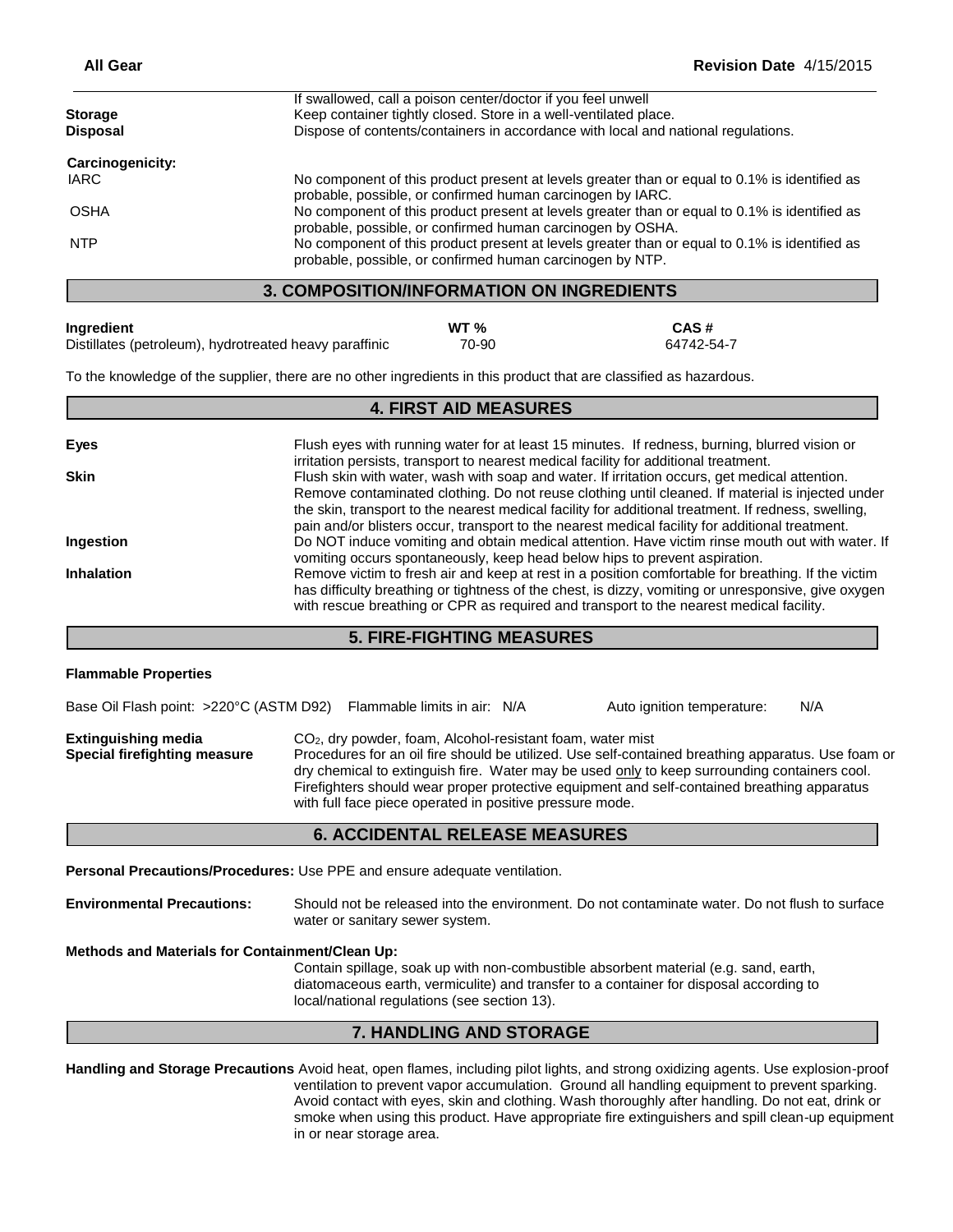#### **8. EXPOSURE CONTROLS/PERSONAL PROTECTION**

|                               | 9. PHYSICAL AND CHEMICAL PROPERTIES                                                                                                                                                                |
|-------------------------------|----------------------------------------------------------------------------------------------------------------------------------------------------------------------------------------------------|
| <b>Eye Protection</b>         | Use safety glasses or goggles. Have suitable eye wash water available.                                                                                                                             |
|                               | gloves and aprons are: neoprene, nitrile rubber or viton.                                                                                                                                          |
| <b>Skin Protection</b>        | Standard, 29 CFR 1910.134.<br>Use protective clothing that is chemically resistant to this product. Acceptable materials for                                                                       |
|                               | protect worker health, an approved respirator must be worn. Respirator selection, use and<br>maintenance should be in accordance with the requirements of the OSHA Respiratory Protection          |
| <b>Respiratory Protection</b> | If engineering controls do not maintain airborne concentrations to a level which is adequate to                                                                                                    |
| <b>Engineering Controls</b>   | Use adequate ventilation to keep vapors and mists of this material below applicable standards.<br>Recommended work place control parameters - based on mineral oil ACGIH TWA 5 mg/m <sup>3</sup> . |

**Color:** Green **Vapor Pressure:** N/A **Solubility in Water:** Insoluble<br> **Appearance:** Liquid **% Volatile by Volume:** N/A **By Evaporation Rate** N/A **Appearance:** Liquid **% Volatile by Volume:** N/A **Evaporation Rate** N/A **Odor:** Characteristic **Vapor Density (air = 1):** N/A **(Butyl Acetate = 1):** <1 **Boiling Point:** N/A **Reactivity in Water:** Non-reactive **Specific Gravity:** 0.8-0.9

# **10. STABILITY AND REACTIVITY**

**Stability** Stable **Conditions to avoid** Sources of ignition. **Hazardous Polymerization** Will not occur.

**Incompatibility Incompatibility** Strong oxidizing or reducing agents.<br>**Decomposition Products** Oxides of Carbon and Hydrogen. **Oxides of Carbon and Hydrogen.** 

#### **11. TOXICOLOGICAL INFORMATION**

Likely Routes of Exposure **Inhalation, skin, eyes and ingestion.** 

**Potential Health Effects Eye Effects** Can cause irritation, redness, burns, and tissue destruction. **Skin Effects** Can cause inflammation, and significant irritation. **Oral Effects** Gastrointestinal tract irritation, nausea, and vomiting if swallowed.<br> **Inhalation Effects** May cause respiratory tract irritation. May cause respiratory tract irritation. **Chronic Health Effects** No data available to indicate product or components present in mixture are chronic health hazards.<br>Negative **Mutagenicity** Negative **Reproductive Effects** Not Determined<br> **Teratogenicity** Not Determined **Teratogenicity Sensitization** See Section 2 **Toxicological Data** ATE oral is > 2,000 mg/kg ATE dermal is > 4,000 mg/kg ATE inhalation (mist/aerosol) is estimated at 2.17 mg/L/4 hour

## **12. ECOLOGICAL INFORMATION**

Not classified due to inadequate data available on this mixture. Highly recommend avoidance of release to environment.

## **13. DISPOSAL CONSIDERATIONS**

Avoid release to the environment. Dispose in a safe manner in accordance with national, state and local regulations. Not a RCRA hazardous waste if uncontaminated. If "used" RCRA criteria must be determined. Dispose of container by recycling or if permitted incineration.

### **14. TRANSPORT INFORMATION**

**Shipping Class** 65 **Dot Identification Number** N/A **Dot Shipping Label Mot regulated by DOT. TDG Classification** Not controlled under TDG (Canada).

**Proper Shipping Name** PETROLEUM OIL; NOT REGULATED AS A HAZARDOUS MATERIAL FOR TRANSPORTATION UNDER 49 CFR.